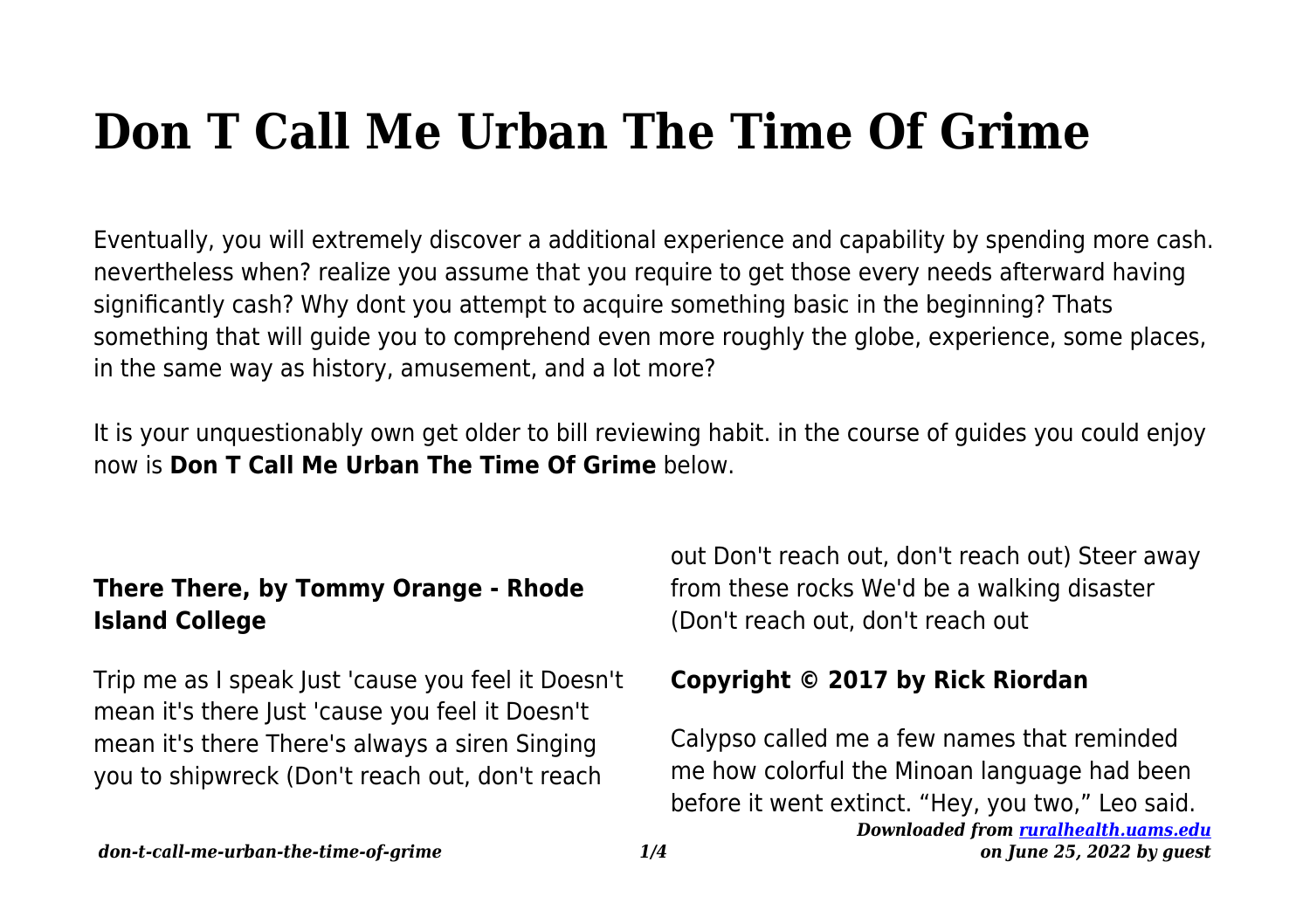"No ancient dialects. Spanish or English, please. Or Machine." Festus creaked in agreement. "It's okay, boy," Leo said. "I'm sure they didn't mean to exclude us. Now

#### CHAPTER THE COMPARISON AND CONTRAST ESSAY - Cengage

carry the idea further. But I don't expect you always to agree. I am just as happy if you question me, or challenge me, or completely disagree with me. Whether you agree or disagree, your response will return the ball to me. And then it is my turn again. I don't serve a new ball from my original starting line.

## **S.C.U.M. Manifesto (1967/1971)**

about me: I was a thief, I wanted to exploit her, etc. Valerie did not forget me. She started calling me, day and night, either to insult me, or to ask me in an urgent voice what I thought of her. . SCIJM would triumph, she said, all men would

perish; Warhol was a vulture, and I was worse. Further threats, insults and twisted blandishments ...

## **JUNE 5, 2022 PRIMARY LIFE APPLICATION STORY caelld. "I …**

plan. He created me to share it. He gave me strong words. He wanted those words to rescue His people. God's words would be their light. His words would show them their sins. They would make them want forgiveness. They would make them good. But there's more to God's plan. There's Jesus! Jesus lived God's words. Now everyone can see how ...

#### **New Jim Crow, The - KB Home**

*Downloaded from [ruralhealth.uams.edu](http://ruralhealth.uams.edu)* contempt. So we don't. Rather than rely on race, we use our criminal justice system to label people of color "criminals" and then engage in all the practices we supposedly left behind. Today it is perfectly legal to discriminate against criminals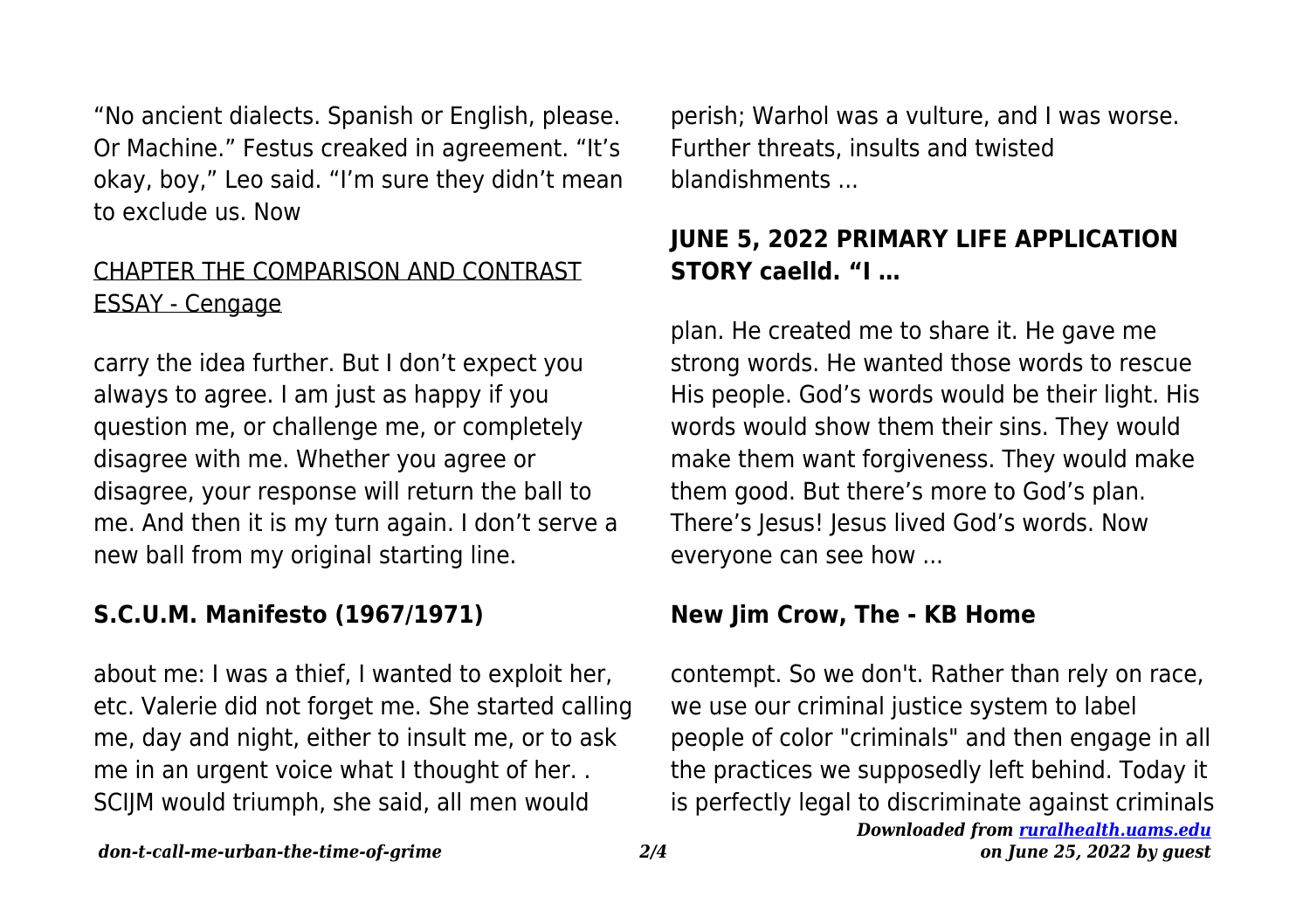in nearly all the ways it was once legal to discriminate against African Americans.

#### 223 THE SPECTACLE OF THE 'OTHER' - WordPress.com

Even if you don't follow athletics, the answer isn't difficult to discover. Ostensibly about the Olympics, the photo is in fact a trailer for the magazine's lead story about the growing menace of drug-taking in international athletics - what inside is …

#### ARMY LEADERSHIP— LEADER INTELLIGENCE - University …

call on a well-entrenched enemy to surrender, but their situation looked desperate to the German battalion commander, who had seen over 20 of his Soldiers killed by this one American. The commander advanced and offered to surrender if CPL York would stop shooting. Army Leadership—Leader Intelligence 41

8420010 LT4 p040-053 8/14/08 1:34 PM Page 41

## **INTERVIEWING - Harvard University**

— Confirm your day, time, and method of communication. For virtual interviews, check your tech and internet connection. If traveling, plan your trip ahead of time, especially if you are in a major urban area or interviewing at a time when traffic may delay your travel. Plan to arrive 10- 15 minutes early so that you can relax and compose ...

## QUESTIONS AND ANSWERS FOR LESB IAN, GAY, BISEXU …

*Downloaded from [ruralhealth.uams.edu](http://ruralhealth.uams.edu)* don't—or don't want to. This publication aims to help you understand yourself and the LGBTQ+ community by answering some of your questions and rec-ommending supportive resources. The questions other youth have asked about being LGBTQ+ shape this publication; we hope it will help you find answers of your own. Three